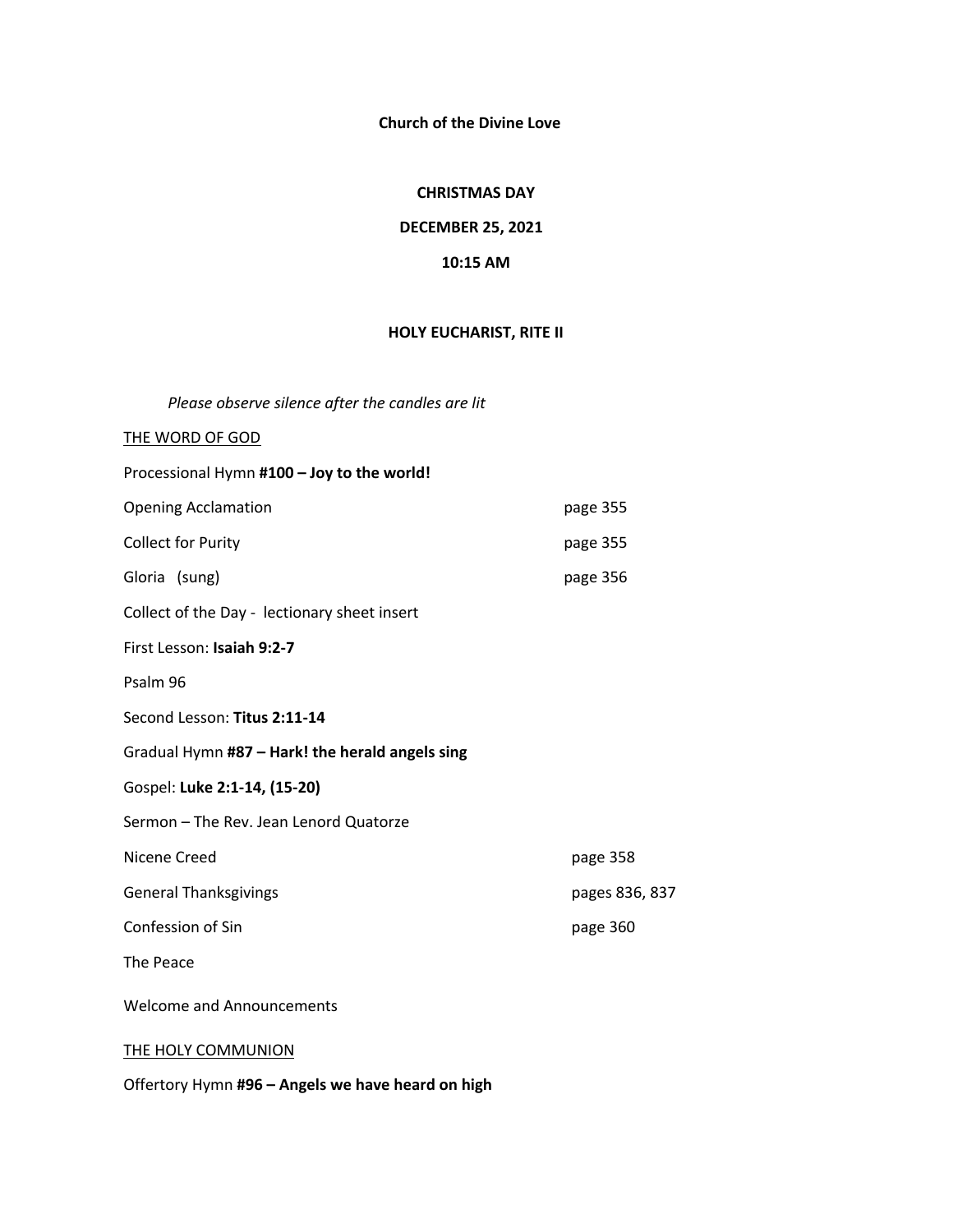| Doxology (sung)                                           |          |
|-----------------------------------------------------------|----------|
| The Great Thanksgiving:                                   |          |
| <b>Eucharistic Prayer B</b>                               | page 367 |
| Sanctus (S-130 in hymnal)                                 | page 362 |
| The Lord's Prayer                                         | page 364 |
| The Breaking of the Bread, Anthem & Prayer                | page 337 |
| The Communion of the People                               |          |
| Communion Hymn - #105 - God rest ye merry, gentlemen      |          |
| <b>Post Communion Prayer</b>                              | page 365 |
| Prayer for Peace - on insert                              |          |
| Prayer of St. Francis                                     | page 833 |
| Dismissal Hymn #83 - O come all ye faithful vs. 1,2,3, &6 |          |

## **Sermon Christmas Eve, December 24, 2021**

Isaiah 9: 2-7; Psalm 96; Titus 2: 11-14; Luke 2: 1-14 (15-20)

## **Sisters and brothers in Christ**,

It began about nine months ago. Life was interrupted when the unexpected and unimaginable happened. And I wondered, "How can this be?" Life was changing and things were getting too real too quick. The government issued travel decrees. Some family, friends, and businesses closed to us and said, no, you can't come in. So much has changed. Things just aren't like they used to be. They probably never will be. It feels like it's been one interruption after another.

I'm talking about the angel Gabriel interrupting Mary's day and saying, Greetings, favored one. The Lord is with you…. You will conceive in your womb and bear a son, and you will name him Jesus. I'm talking about Mary interrupting Joseph's Day to tell him she was pregnant. I'm talking about the angel and dreams that interrupted Joseph's sleep. I'm talking about Emperor Augustus's travel decree and that trip to Bethlehem that interrupted Mary and Joseph's life in Nazareth. I'm talking about how their plans in Bethlehem got interrupted "because there was no room for them in the inn" (Luke 2:7). I'm talking about the angel's announcement that interrupted the shepherds' nightly work. I am talking about the shepherds interrupting Mary's recovery after childbirth. I am talking about the child that interrupted the ways and life of the world. I'm talking about Christmas "in those days" (Luke 2:1) and in these days.

Christmas comes not in spite of the interruptions, but by way of the interruptions. It did in those days, and it does in these days too. And I wonder what interruptions have come into your life the past nine months. The pandemic might be the first interruption you think of, but I hope you won't let it be the last or the only one you think of. Interruptions come to us all the time and in a thousand different ways.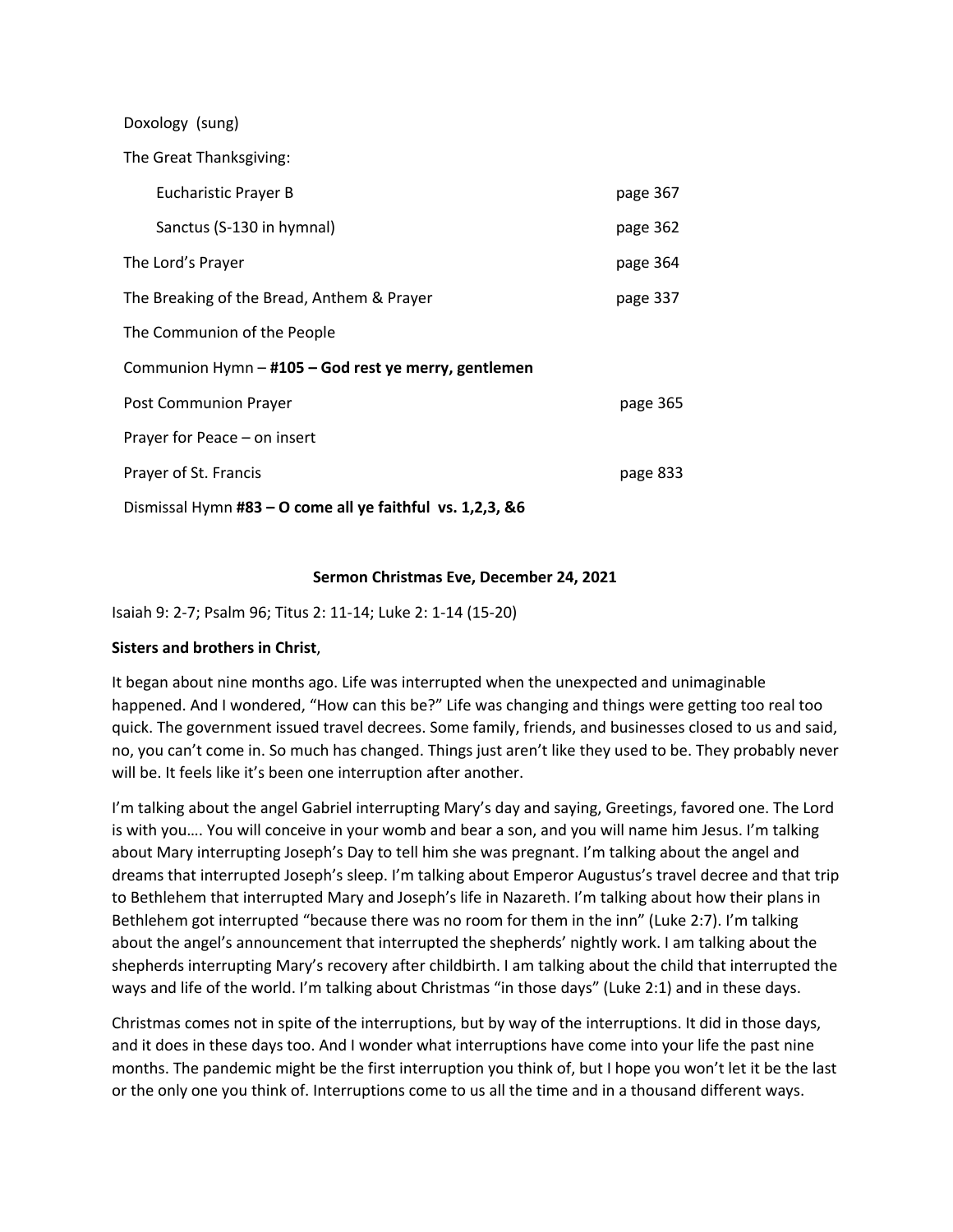Some are welcome, others are not. Some are completely unexpected and take us by surprise, others are desired and prayed for. It could be a knock on the door or a phone call, a sudden insight or new understanding, a dream or an event that changes the routines and rhythms of your life. It could be a new opportunity, running into an old friend or making a new one. It could be the death of a loved one, the birth of a child, a marriage, an illness, a failure or disappointment, a divorce, losing a job, finding a job, retiring from a job. It could be news you never wanted to hear or news you had waited and hoped for.

Some interruptions are mere nuisances or inconveniences. Some are life changing. And some are needed and necessary. Some interruptions give us something and others take something from us. Some ask us to take on something new and others ask us to leave behind something old or familiar. So, let me ask you again, what has interrupted your life in the last nine months? Every interruption sets choices before us. Every interruption asks us for a response. Despite her confusion and lack of understanding, Mary responded, "Here am I, the servant of the Lord; let it be with me according to your word. And Joseph? He took Mary as his wife, but not before first having "planned to dismiss her quietly. Then he went to be registered with Mary in Bethlehem according to the emperor's decree.

Though terrified by the angel standing before them, the shepherds left their fields and went with haste and found Mary and Joseph, and the child lying in the manger. And Mary responded to the shepherds with silence, but she treasured all their words and pondered them in her heart. Here's the thing that strikes me about each of their responses. Each response was an opening, not a closing. Each response held the door open for life and more life. Each response was an opening to the future and the possibility of something new, the chance of something different, something that would transform the present into something else.

So, here's what I wonder. What if each interruption in our life is a visitation breaking in and prying open the present moment in order to stop or at least slow down our life so that we might take account, pay attention, wake up? What if each interruption in our life is a holy space, a manger cradling possibilities we have never before considered, imagined, or thought possible? So let me ask you this. How are you receiving the interruptions in your life and what are you doing with them? Are you closing yourself to them? Are you angry, resentful, resistant? Are you being stubborn? Are you blaming someone else, or saying how unfair it is? Are you living in fear or unwilling to change? Are you ignoring or running away from the interruptions? Are you refusing to look at, listen to, or discover what might be waiting to be born in you?

Or are you opening to the interruptions in your life? Are you asking yourself what they might be telling or offering you? Are you letting them recenter and reorient your life? Are you looking for what might be gestating and growing in them? Are you letting them point, guide, and nudge you to new possibilities and different ways of being? Are you letting something be birthed in you? In every age the Christmas story is a story of opening to the interruptions. It was on the first Christmas, and it is today. It was for Mary, Joseph, and the shepherds, and it is for you and me. Somehow through the interruptions of our lives the child is born anew. I can't tell you how that happens. I don't know. I don't understand it any better than did Mary, Joseph, or the shepherds. I only know that when we open ourselves to the interruptions Christmas happens. Light interrupts darkness, peace interrupts chaos, hope interrupts despair, love interrupts hate, and life interrupts death.